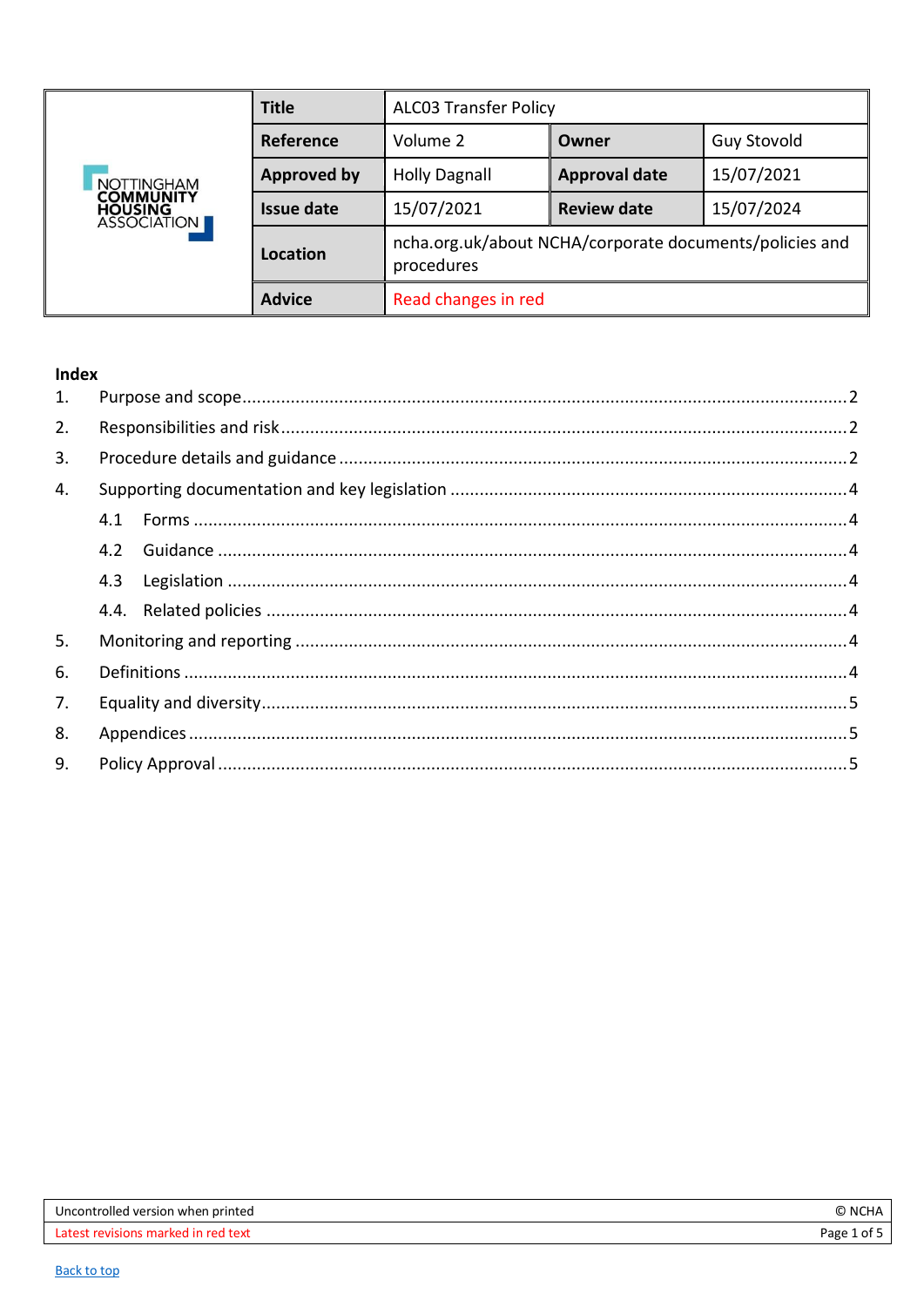### <span id="page-1-0"></span>**1. Purpose and scope**

1.1 This policy establishes the framework under which NCHA's Affordable and Social Housing customers can transfer internally to alternative NCHA accommodation due to an urgent rehousing need or as a result of stock rationalisation.

#### <span id="page-1-1"></span>**2. Responsibilities and risk**

Senior Allocations Officer Estates Officers ASB Officers Estates & Allocations Service Manager Head of Communities

Following this policy will reduce the risk of failure to meet legal and regulatory requirements and customers being treated unfairly or inconsistently.

### <span id="page-1-2"></span>**3. Policy details and guidance**

- 3.1 This policy aims to:
	- Assist people to move to meet NCHAs obligations for customers facing urgent or emergency housing situations
	- Ensure NCHA customer needs are met including those affected by stock rationalisation or maintenance issues
	- Meet the requirements of the Equality Act 2010
	- Meet the objectives of other NCHA policies relating to provision of accommodation to existing customers
- 3.2 NCHA customers seeking rehousing due to an urgent need will be:
	- Expected to increase their rehousing options by registering with a local authority choice based lettings system who may in turn directly nominate the customer for an NCHA property
	- Encouraged to explore rehousing options on the Homeswapper website (free of charge) for a mutual exchange
- 3.3 Transfers may be limited by the following:
	- Location and type of property
	- Maximum quotas for transfer targets set by NCHA and/or local authorities which may be revised in line with policy changes
	- Properties adapted for people with mobility requirements
	- Terms and conditions of NCHAs tenancy agreements
	- Where section 106 agreements apply (usually in rural areas) or Community Lettings Plans are in place
- 3.4 A transfer may be considered if customer circumstances change and their current property is no longer suitable where:
	- There is independent substantiated evidence that the customer is at risk of physical or emotional harm by continuing to reside in a property. In such circumstances we may restrict areas of choice to ensure we are satisfied that we are minimising future risk.

| Uncontrolled version when printed   | C NCHA      |
|-------------------------------------|-------------|
| Latest revisions marked in red text | Page 2 of 5 |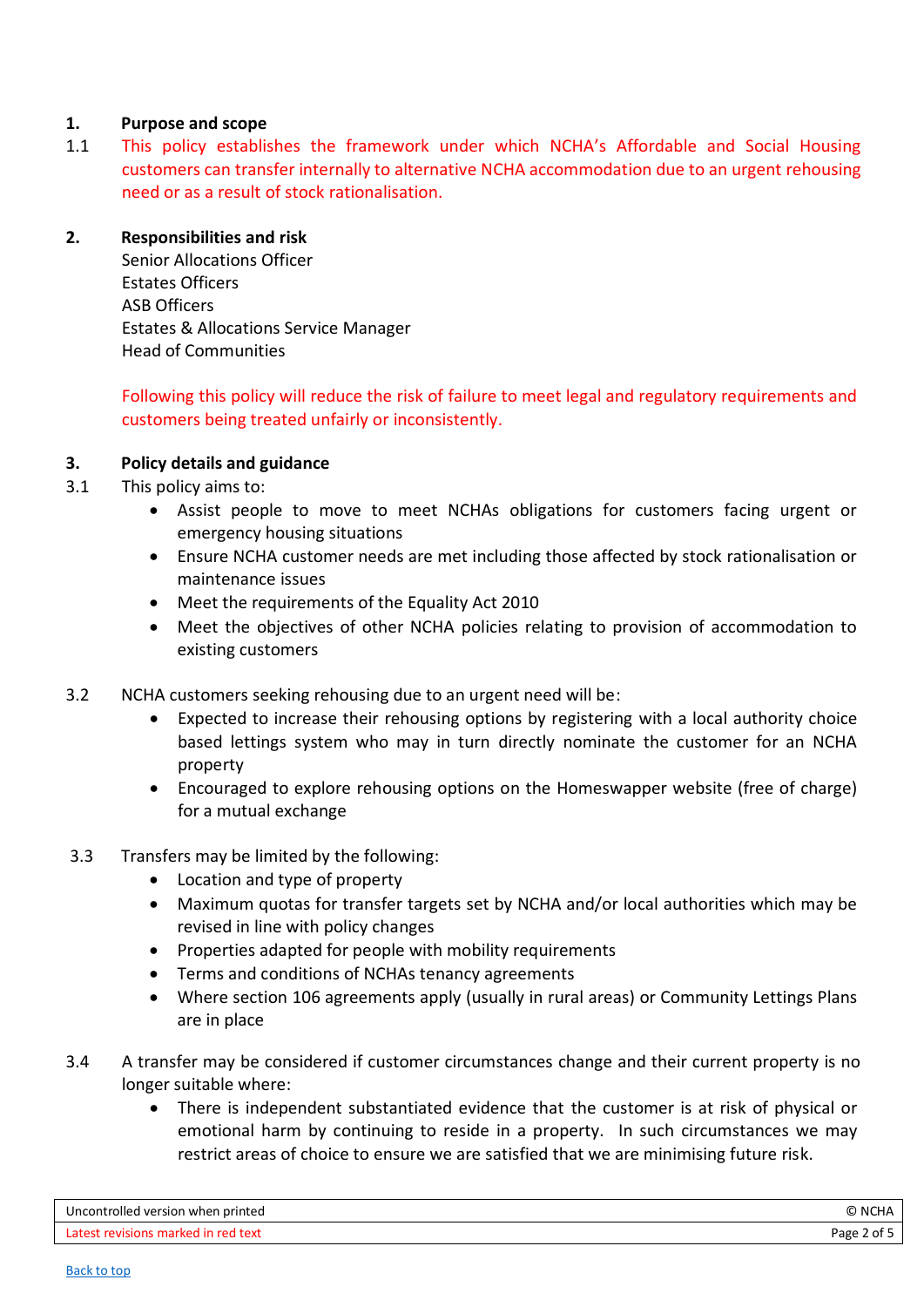- The customer has a medical need for a more suitable property with evidence supported by a current professional recommendation.
- The impact of Welfare Reform puts a tenancy at risk of failure and the customer moves to a home more suited to their needs. In most cases this will be a move to a smaller home where they are not subject to an under occupancy charge.
- Property Services confirm that due to condition, the property will be sold once vacant.
- 3.5 NCHA will aim to meet the needs and wishes of the person/family in preferred choice of area for rehousing, whilst ensuring the safety of the applicants is paramount. However, in assessing a transfer application, consideration will also be given to other related policies including Anti-Social Behaviour, Domestic Violence and Abuse, Downsizing and Rent Arrears.

### 3.5 **Transfer Eligibility and Applications**

- 3.5.1 Customers with an Assured or Secure tenancy have the right to apply for a transfer if their personal circumstances meet NCHAs criteria. Customers with an Assured Shorthold tenancy do not have the right to apply for a transfer but NCHA may consider requests where there is an identified need for an urgent move.
- 3.5.2 A transfer registration form with supporting documentation is required for all requests.
- 3.5.3 A transfer application may be considered if a customer has rent arrears if there is a payment plan in place which has been maintained for four months in line with NCHA's Allocations Policy. Applications from customers with less than £1,000 arrears can be approved by the Estates and Allocations Service Manager. Cases above £1,000 should be approved by the Head of Communities.
- 3.5.4 Transfer requests will be approved subject to the customer meeting NCHAs eligibility criteria and a satisfactory property inspection by a Technical Officer.
- 3.5.3 Approved transfer requests will have management transfer status.

#### 3.6 **Transfer Conditions**

- 3.6.1 An inspection of the customers current property will be undertaken by an NCHA Technical Officer. If the property inspection proves to be unsatisfactory, the customer will be given the opportunity to put right any issues identified and can reapply for a transfer once the works have been completed.
- 3.6.2 Where rechargeable repairs or damage to the property have been identified, the transfer application date will only commence following completion of the works by the customer and further inspection by the Technical Officer as meeting the required standard.
- 3.6.3 If a period of more than 3 months follows the initial property inspection and an offer of alternative accommodation, then a further property inspection will be required.

#### 3.7 **Reasonable Offer of Alternative Accommodation**

3.7.1 One reasonable offer of alternative accommodation will be made. A reasonable offer is one that is suitable in terms of size, property type and location. Any transfer of tenancy within social rent

| Uncontrolled version when printed   | © NCHA      |
|-------------------------------------|-------------|
| Latest revisions marked in red text | Page 3 of 5 |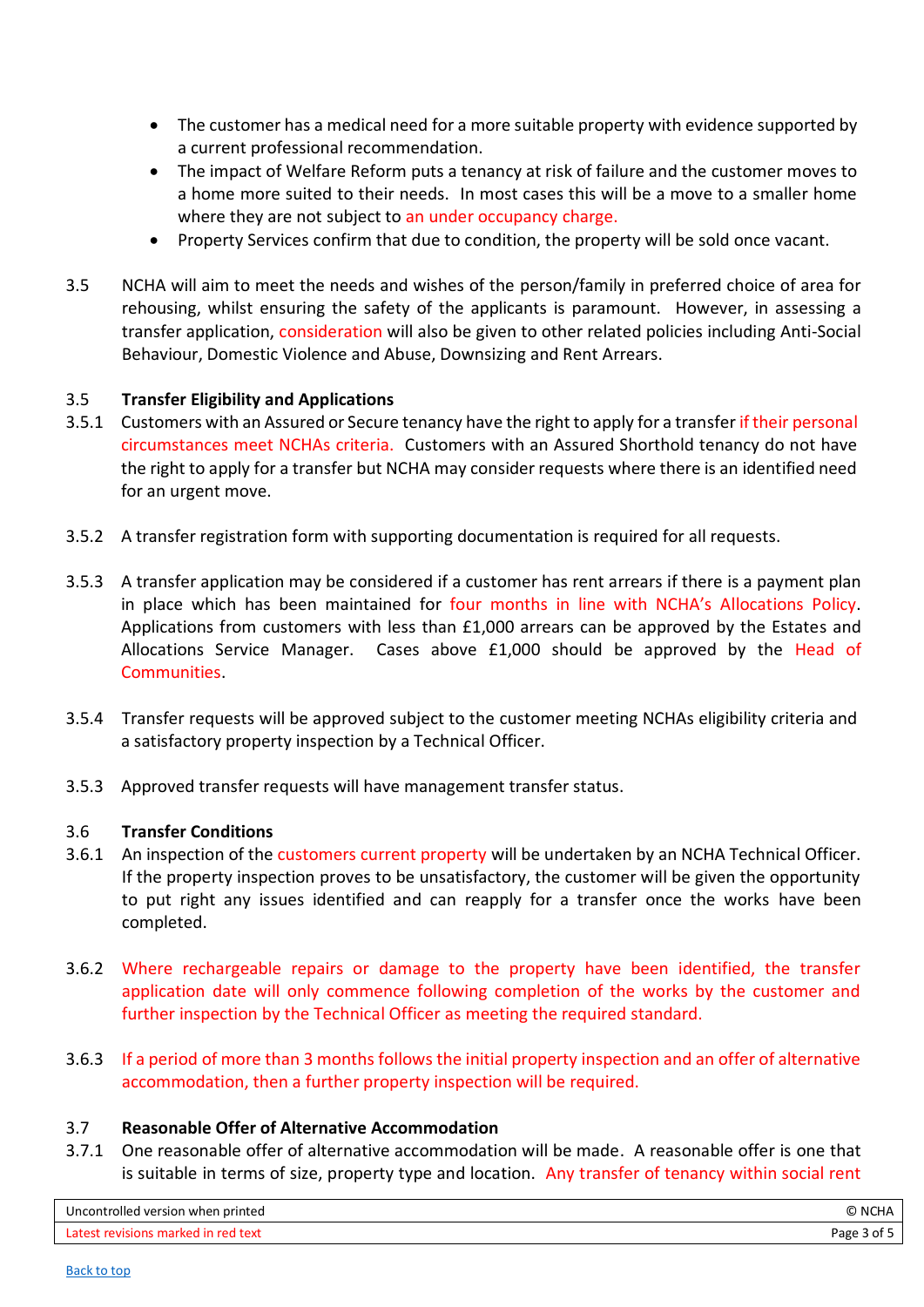letting will have the same security of tenure. **R**efusal of an offer which meets all of the applicants criteria/needs in terms of property specification, facilities or area is defined as unreasonable.

### 3.8 **Appeal**

3.8.1 Customers have the right of appeal where they disagree with the findings of the property inspection and a decision to refuse the transfer. Appeals should be referred to the Estates and Allocations Service Manager for discussion with the customer. If the customer is still unhappy they may make a complaint which will be managed in line with NCHAs complaints policy.

#### 3.9 **Transfer Status Reviews**

- 3.9.1 All applications with management transfer status will be reviewed on an annual basis.
- 3.9.2 Management transfer status may be removed where supporting evidence is over 6 months old and applicants are assessed as no longer being at risk or, if an applicant has not bid on suitable choice based lettings available during that time.
- 3.9.3 Management transfer applicants with medical grounds will not need to provide additional medical evidence unless there has been a substantial change in circumstances but will be required to advise of any change over the last 6 months.

#### <span id="page-3-0"></span>**4. Supporting documentation and key legislation**

- <span id="page-3-1"></span>4.1 Forms Transfer Registration Form Management Recommendation Transfer Request form
- <span id="page-3-2"></span>4.2 Guidance Table of Eligibility
- <span id="page-3-3"></span>4.3 Legislation None
- <span id="page-3-4"></span>4.4. Related policies

ALC04 Allocations policy ALC06 Downsizing policy and procedure ALC09 Voids and Relet policy and procedure Anti-Social Behaviour and Hate Crime Policy Domestic Abuse Policy

#### <span id="page-3-5"></span>**5. Monitoring and reporting**

5.1 The number of transfers completed is reported to the Head of Communities monthly within a suite of KPIs for monitoring and performance management.

### <span id="page-3-6"></span>**6. Definitions**

Transfer – when an existing NCHA customer is rehoused in another NCHA owned property.

| Uncontrolled version when printed | ., NC'<br>ง∪⊓≁ |
|-----------------------------------|----------------|
| roo                               | ەמבּ           |
| arvan                             | age            |